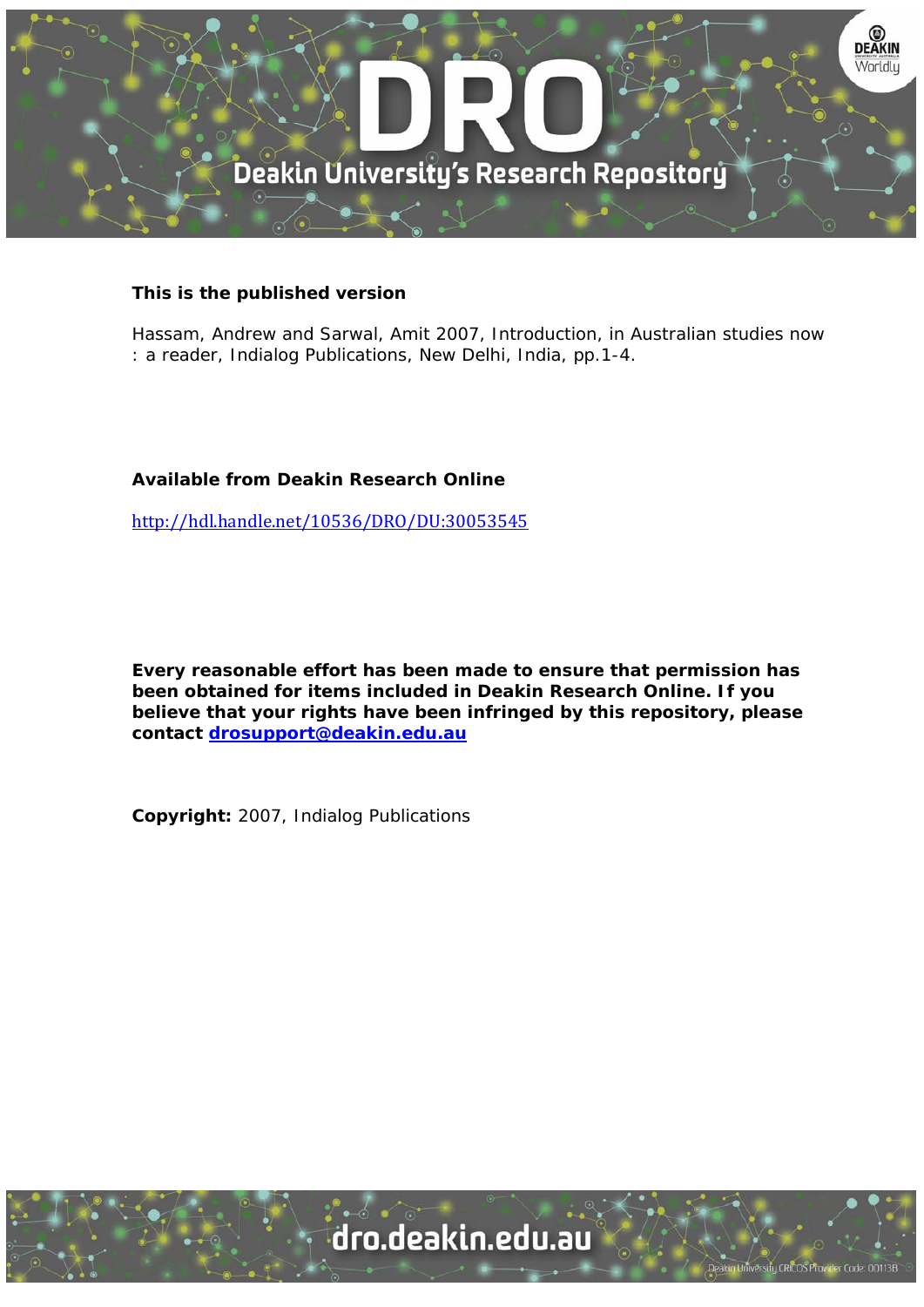## **AusTRALIAN STUDIES Now**

EDITED BY ANDREW HASSAM WITH AMIT SARWAL



INDIALOG PUBLICATIONS PVT. LTD.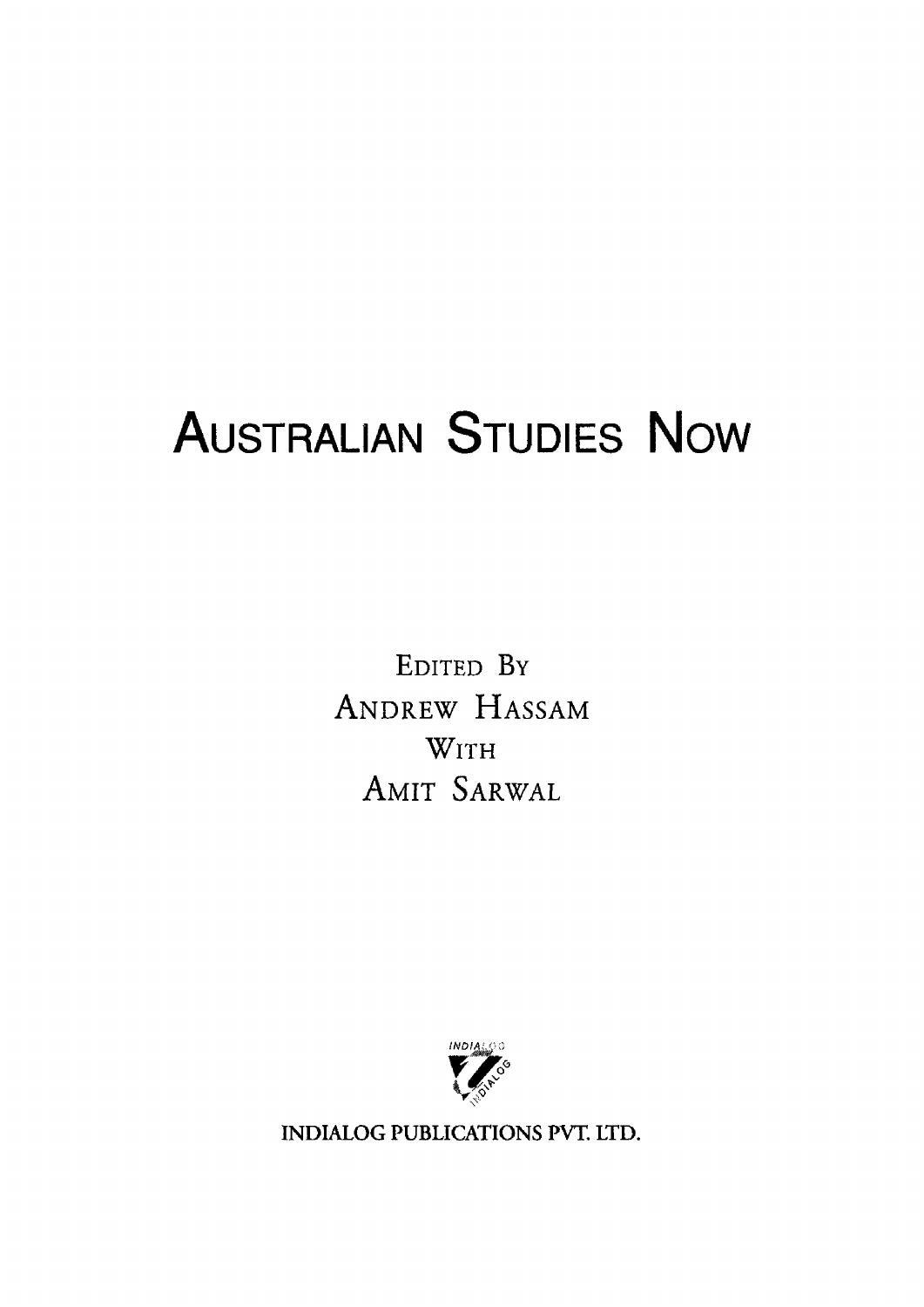

Published in January 2007 with the support of Australia India Cuncil (AIC).



The Australia-India Council (AIC) is an Australian Govt. funded nonstatutory body that initiates and supports activities to promote mutual awareness and collaboration between Australia and India.

Published by: Indialog Publications Pvt. Ltd. 0-22, Lajpat Nagar II New Delhi- 11 00 24 Telefax: 91-11-29830504,29835221 www.indialog.co.in

Individual Essays © Contributors

Printed at: Chaman Offset, Darya Ganj, New Delhi.

Designed and typeset by Amit Sarwal. Cover designed by Reema Sarwal and Amit Sarwal.

All right reseved. No part of this book may be reproduced or utilized in any form or by any means, electronic or mechanical, including photocopy, recording or by any information storage or retrieval system, without the prior written permission of the editors or the publisher.



ISBN: 81-8443-004-3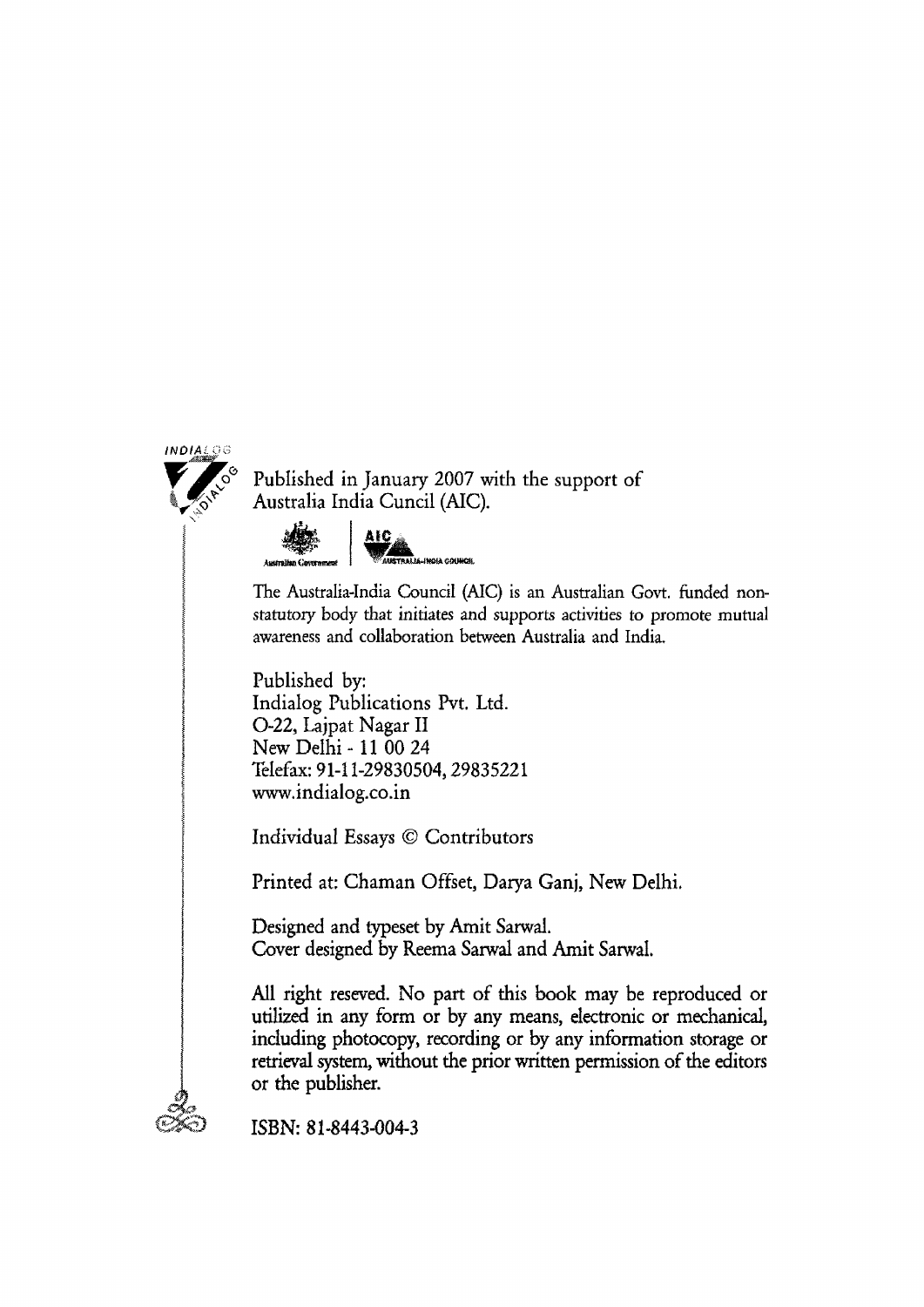

 $\overline{\mathbf{I}}$ 

AUSTRALIAN STUDIES AS A field of human enquiry seeks to understand the nature of contemporary Australian society and culture, and *Australian Studies Now* introduces to an Indian readership many of the best scholars writing on Australia today. Each essay in *Australian Studies Now* engages with key debates -Australian Studies in India, Reading Australian Literature in India, Visual and Performing Arts, Australia and History, Australia and National Identity, Immigration and Multiculturalism, Australia and Asia, and Sport, Religion and Education. The essays are written in an accessible language and do not presuppose a knowledge of Australia. All of them have been published within the last 10 years and for the most part within the last 5 years. *Australian Studies Nowis* therefore not only an introduction to India's cricketing rival and trading partner "Down Under," but it is also an introduction to how Australia is currently being taught and studied.

The federal Commonwealth of Australia was brought into being on 1 January 1901 by an Act of the United Kingdom Parliament, and Australia's British heritage for many years provided the context for the study of Australia. Today, however, Australian Studies recognises the rich and complex history of Australia's Aboriginal heritage and Australian Studies plays a key role in informing the debate about the future reconciliation between indigenous and non-indigenous Australians. Australian Studies also recognises that non-indigenous Australia comprises a medley, largely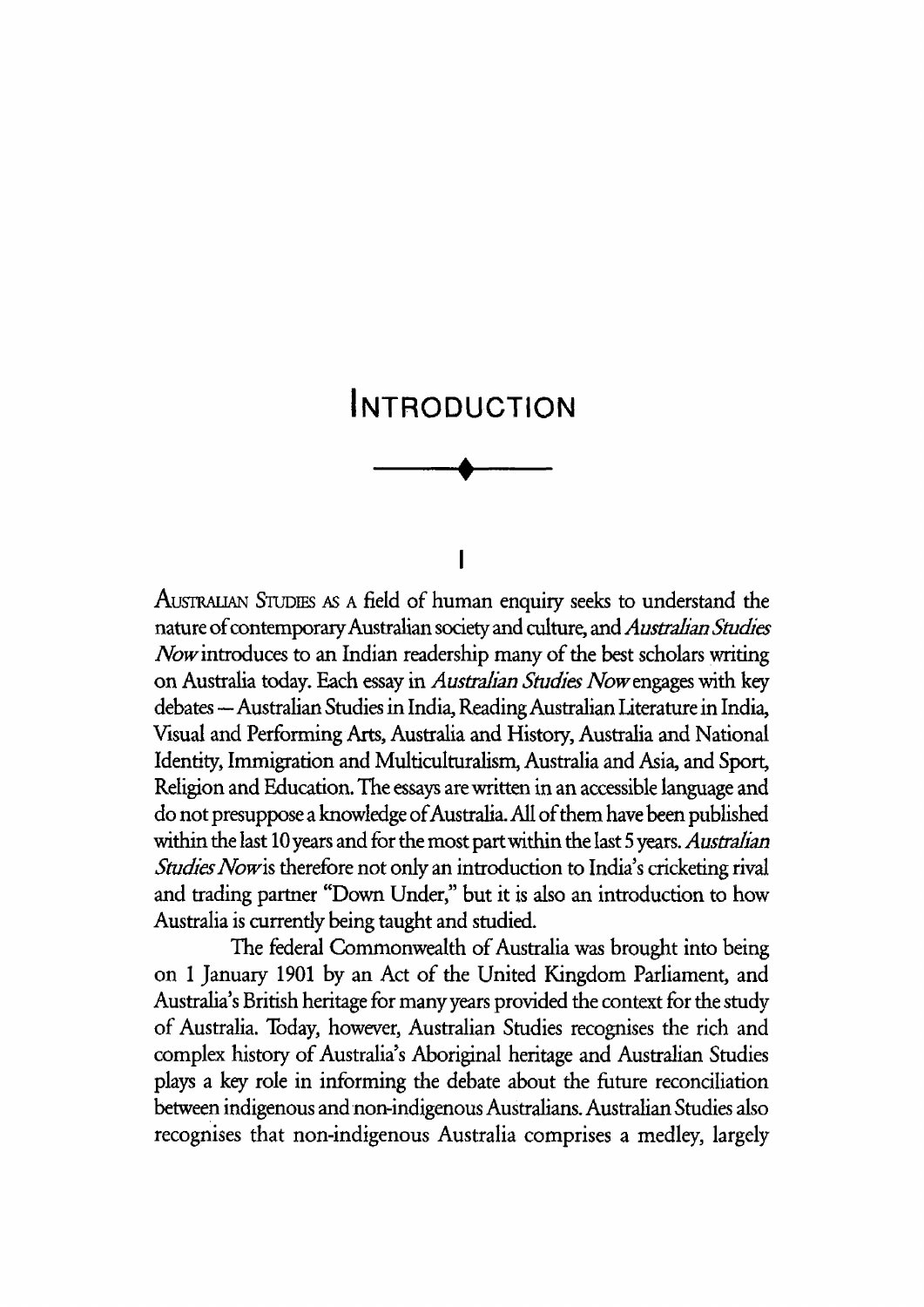harmonious, though occasionally discordant, of diverse migrant communities. White Australia has a black immigrant history dating from the arrival of African Americans as convicts in the First Fleet in 1788, and in the 2001 Australian population census 160 different ancestries were recorded. Australian scholars are at the forefront of the study of the multicultural nation.

Understanding present-day Australia necessarily depends on the insights of many different academic disciplines. It is fair to say that the study of Australia fifty years ago was undertaken very largely through consideration of Australia's past and, in particular, through the study of Australian literature and political history. The development of newer disciplines within Arts and Social Sciences, such as cultural studies, sociology, business studies and anthropology, has enabled Australian Studies to produce more nuanced, though also more complex, analyses of Australia. Australian Studies is today fully interdisciplinary and provides an insight into such major topics as gender difference, racism and religious conflict.

Contemporary Australia is experiencing global challenges, such as the movement of refugees, threats to the natural environment, rapidly developing communications technologies and international terrorism. The study of Australia can no longer deal only with what happens within Australia but must, like Australians themselves, take a global perspective. To study Australia today it is necessary to take account of transnational organisations, movements and networks, and the study of Australia's place in the world brings to the forefront Australia's relationship to India as a rapidly developing world power. *Australian Studies Now* therefore pays special attention to Australia's relationship with South Asia, and the collection begins with a section on Australian Studies in India.

II

Most of the essays in this collection have been published in various journals and critical collections. They have been (re)edited here to make them more upto-date and accessible to the scholars pursuing or interested in Australian studies. Permission given by the following copyright holders and authors is gratefully acknowledged by us.

Amit Sarwal and Reema Kansal, 'Through Australian Eyes: Theory from Down Under," in *English Studies, Indian Perspectives*, eds. Makarand Paranjape et al. (New Delhi: Mantra, 2005) 155-168.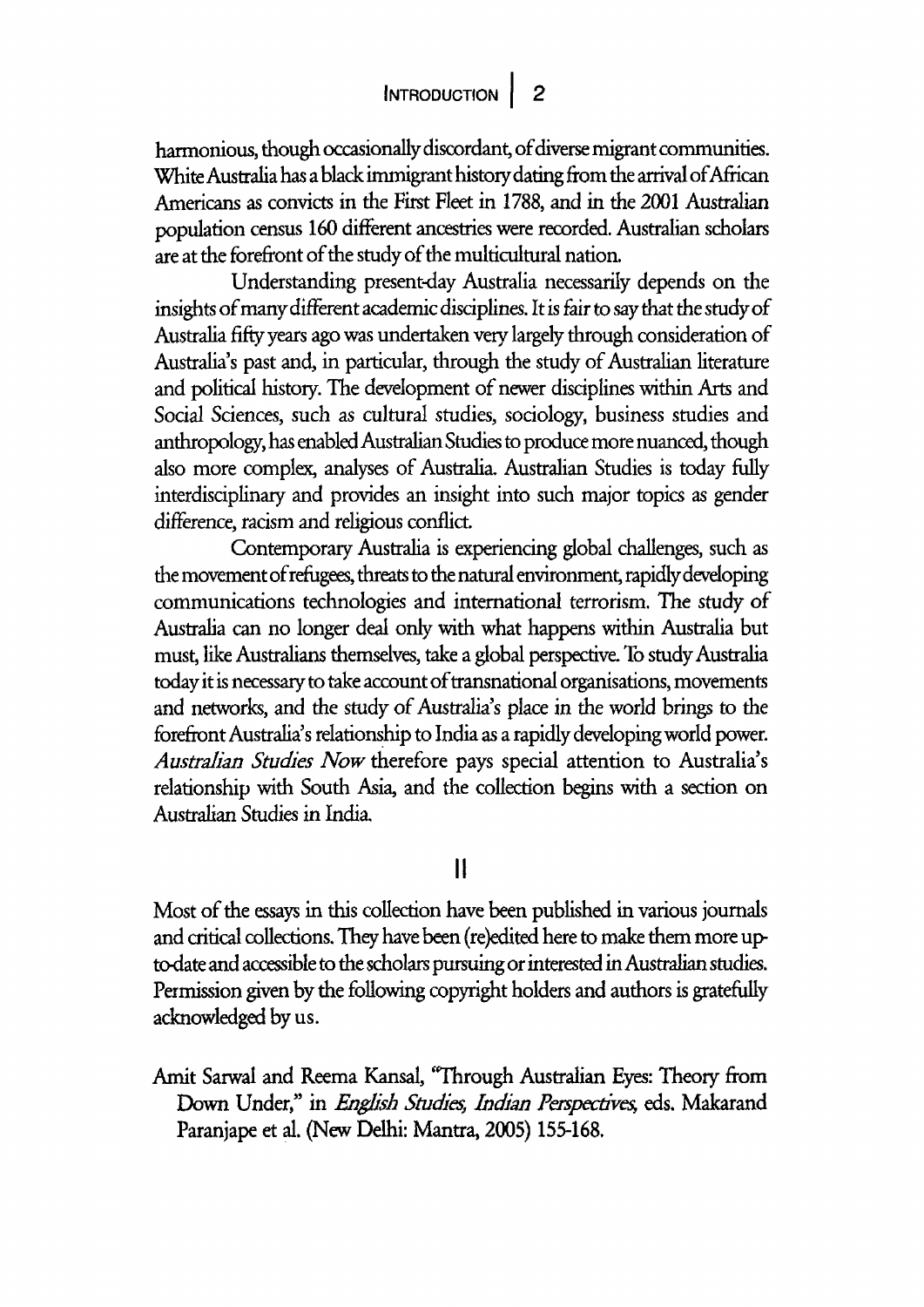- Andrew Hassam, 'Writing Home: Nineteenth-Century Journals and Letters," in *From a Distance: Australian Writers and Cultural Displacement*, eds. Wenche Ommundsen and Hazel Rowley (Geelong: Deakin University Press, 1996) 1-10.
- Anisur Rahman, 'The Australian Ghazal: ReadingJudith Wright," in *Cultural Interfaces, eds. Santsoh K. Sareen, Sheel C. Nuna, and Malati Mathur* (New Delhi: Indialog, 2004) 8492.
- Ann Curthoys, "Expulsion, Exodus and Exile in White Australian Historical Mythology," *injoumal of Australian Studies* 61 (1999): 1-18, 215-18.
- Bruce Bennett, "A Family Closeness? Australia, India, Indonesia," in *The Regenerative Spirit: Polarities of Home and Away, Encounters and Disaporas, in Post-colonial Literatures*, eds. Nena Bierbaum, Syd Harrex, and Sue Hosking (Adelaide: Lythrum Press, 2003) 57-67.
- David Walker, "Survivalist Anxieties: Australian Responses to Asia, 1890s to the Present," in *Australian Historical Studies* 120 (2002): 319-30.
- Deb Narayan Bandyopadhyay, "Re-Mapping the Heterotopic: A Study of Peter Goldsworthy's *1bree Dog Night,"* in *New Literatures in English,*  special issue of *journal of the Department of English* (University of Calcutta) 32.1-2 (2005-2006): 101-111.
- Fran Siemensma, "A Gendered MBA? Australian/Indian Experiences," in *Cultural Interfaces*, eds. Santsoh K. Sareen, Sheel C. Nuna, and Malati Mathur (New Delhi: Indialog, 2004) 241-264.
- Gary D. Bouma, "Globalization, Social Capital and the Challenge to Harmony of Recent Changes in Australia's Religious and Spiritual Demography: 1947-2001," in *Australian Religious Studies Review* 16.2 (Spring 2003): 55-68. © Equinox Publishing Ltd.
- Helen Gilbert, "Reconciliation? Aboriginality and Australian Theatre in the 1990s," in *Our Australian Theatre in the 1990s,* ed. Veronica Kelly (Amsterdam: Rodopi, 1998) 71-88.
- James Jupp, "Australia's Immigration Policy," in *Siirtolaisuus-Afigration*  4 (2003): 14-18.
- Lisa French, "Patterns of Production and Policy: The Australian Film Industry in the 1990s," in *A\_ustralian Studies* 14.1-2 (Summer/Winter 1999): 15-36.
- Makarand Paranjape, "Mirroring Ambivalences: Resistance and Reconciliation